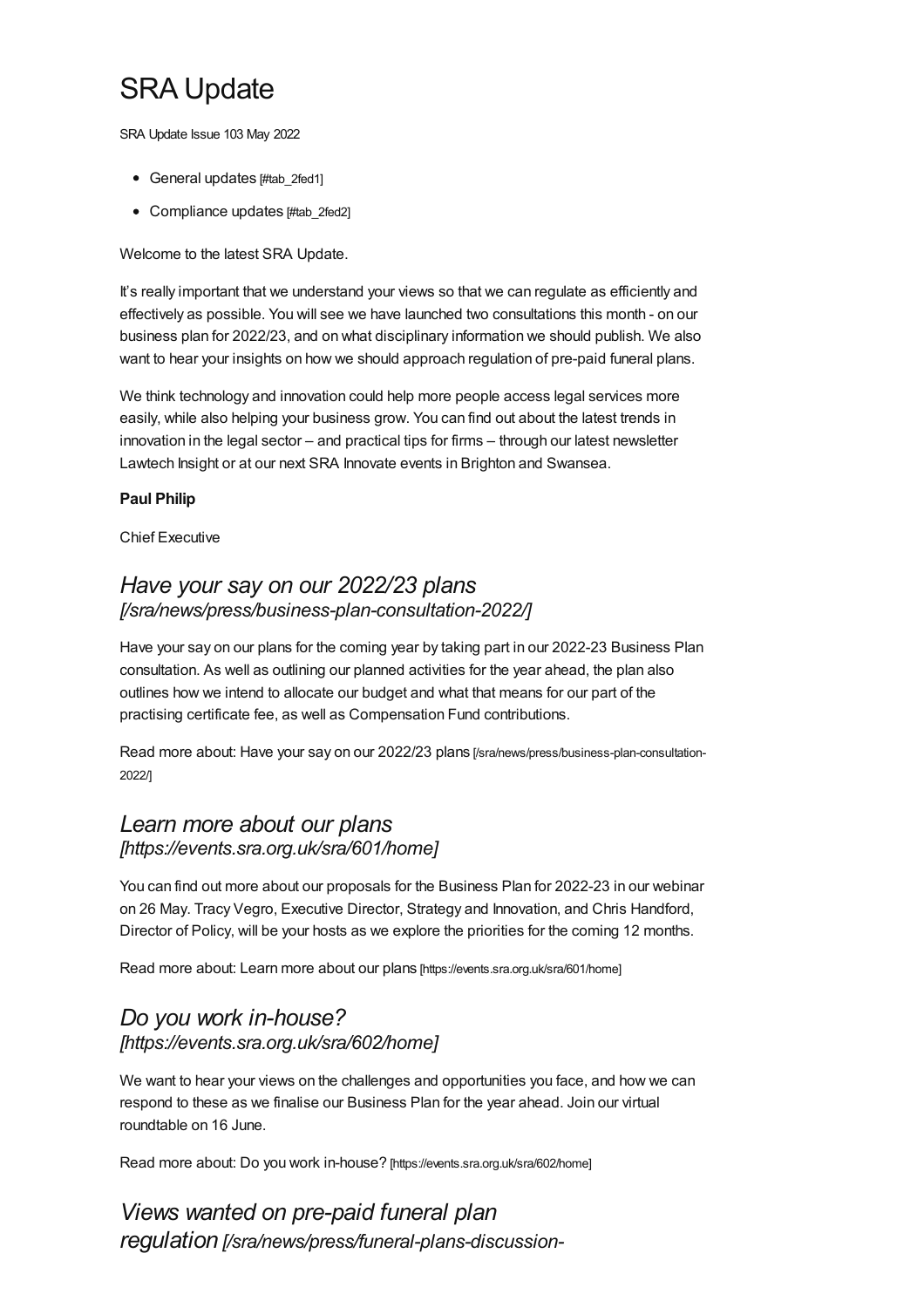#### <span id="page-1-0"></span>*paper/]*

Due to changes in legalisation from 29 July, we need to consider the best way of making sure law firms involved in arranging pre-paid funeral plans are complying with new regulatory requirements. If you are involved – or interested - in this work, please read our short discussion paper outlining the issues and let us know what you think.

Read more about: Views wanted on pre-paid funeral plan regulation [\[/sra/news/press/funeral-plans](https://www.sra.org.uk/sra/news/press/funeral-plans-discussion-paper/)discussion-paper/]

### *Feedback on what disciplinary details are published [\[/sra/news/press/publication-policy-principles](https://www.sra.org.uk/sra/news/press/publication-policy-principles-consultation/)consultation/]*

We publish details on the disciplinary and regulatory action we take against solicitors so that, where appropriate, the public and employers can find out about any misconduct or concerns. It's been over a decade since we established the principles of our current approach, so we are consulting to make sure our approach is fair and proportionate.

Read more about: Feedback on what disciplinary details are published [\[/sra/news/press/publication-policy-principles-consultation/\]](https://www.sra.org.uk/sra/news/press/publication-policy-principles-consultation/)

#### *Get up to speed with Lawtech Insight [\[/sra/news/lawtech-insight/\]](https://www.sra.org.uk/sra/news/lawtech-insight/)*

Read the latest edition of our Lawtech Insight newsletter, which pulls together the latest news and opinions on technology and innovation in the legal sector and beyond. The first issue features former BBC Legal correspondent, Clive Coleman, on the challenges involved in upskilling the legal sector.

Read more about: Get up to speed with Lawtech Insight [\[/sra/news/lawtech-insight/\]](https://www.sra.org.uk/sra/news/lawtech-insight/)

#### *Get practical tips at our Innovate events [\[/sra/news/sra-update-103-innovate/\]](https://www.sra.org.uk/sra/news/sra-update-103-innovate/)*

If you are in the London/South East or South Wales areas and are interested in learning more about the issues, challenges and opportunities associated with innovation and technology in the legal sector, why not sign up to our SRA Innovate 2022 events? Staged in Brighton (5 July) and Swansea (7 July) the events will provide you with an invaluable opportunity to get practical tips and discuss key issues with a range of expert law firms, tech providers, consumer groups and more.

Read more about: Get practical tips at our Innovate events [\[/sra/news/sra-update-103-innovate/\]](https://www.sra.org.uk/sra/news/sra-update-103-innovate/)

# *Annual exercise for solicitors without a practising certificate [\[/sra/news/press/keeping-roll-](https://www.sra.org.uk/sra/news/press/keeping-roll-2022/)2022/]*

Following changes to laws on how personal data is handled, we are consulting on proposals to reintroduce a requirement for solicitors without a practising certificate to complete an annual application confirming that they wish to remain on the roll.

Read more about: Annual exercise for solicitors without a practising certificate [\[/sra/news/press/keeping-roll-2022/\]](https://www.sra.org.uk/sra/news/press/keeping-roll-2022/)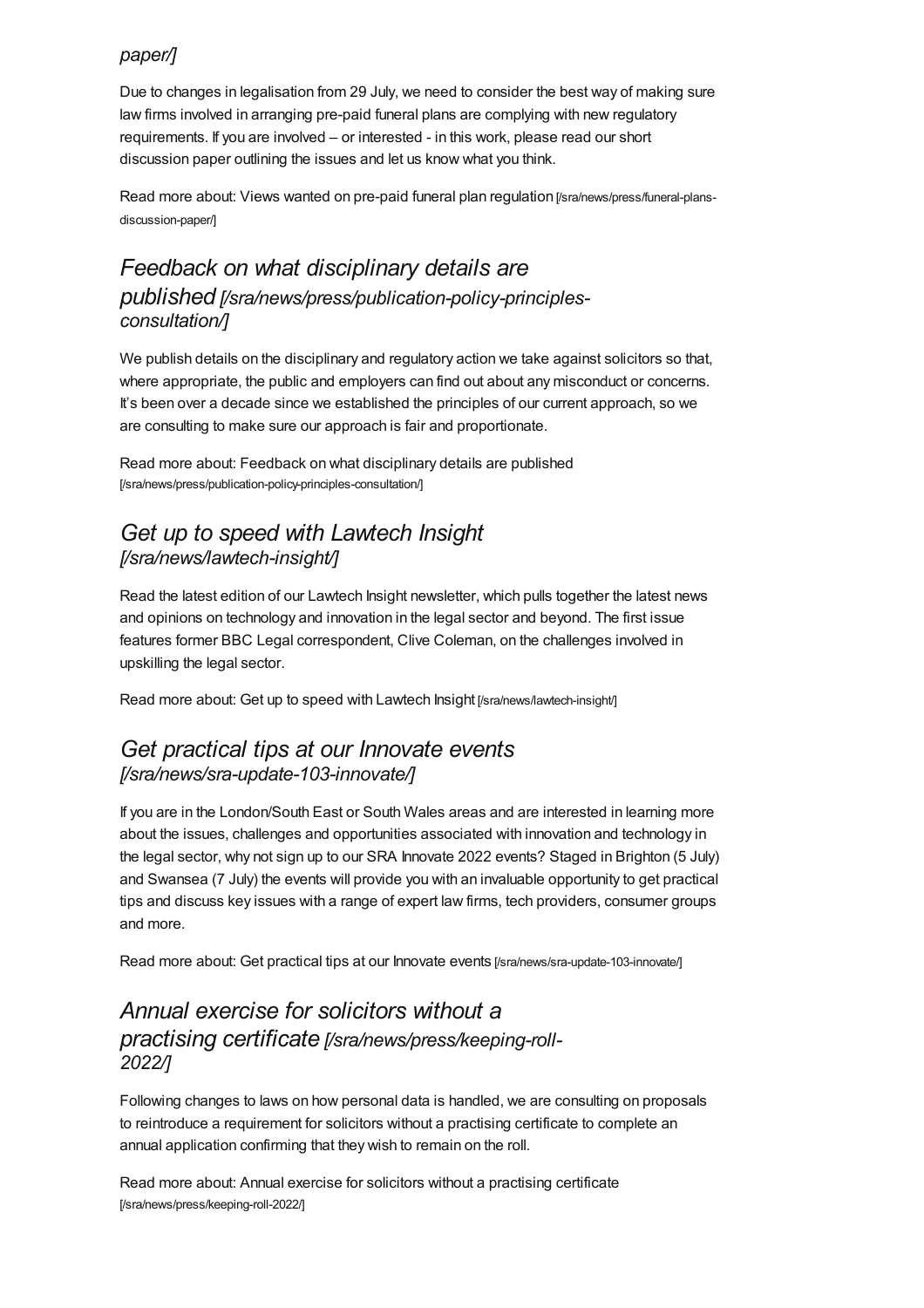#### *Have your say on our proposed new rules on wellbeing in the workplace [\[/sra/news/press/wellbeing-consultation/\]](https://www.sra.org.uk/sra/news/press/wellbeing-consultation/)*

Find out more and have your say on our proposed rule changes on wellbeing. They would reinforce our powers to deal with risks to the public which stem from a poor work culture in law firms. The proposals also seek to clarify our approach to situations where a solicitor's health issues affect their ability to practise, or to participate in our enforcement processes.

Read more about: Have your say on our proposed new rules on wellbeing in the workplace [\[/sra/news/press/wellbeing-consultation/\]](https://www.sra.org.uk/sra/news/press/wellbeing-consultation/)

#### *SRA ethnicity pay gap figure published [\[/sra/news/press/first-ethnicity-pay-gap-report/\]](https://www.sra.org.uk/sra/news/press/first-ethnicity-pay-gap-report/)*

We have published our ethnicity pay gap figures for the first time. We know some law firms are already publishing similar information, and hope others will soon follow suit.

Read more about: SRA ethnicity pay gap figure published [\[/sra/news/press/first-ethnicity-pay-gap](https://www.sra.org.uk/sra/news/press/first-ethnicity-pay-gap-report/)report/]

# *Quality of legal representation in the youth justice system [\[/sra/news/sra-update-102-advocacy/\]](https://www.sra.org.uk/sra/news/sra-update-102-advocacy/)*

The Institute for Crime and Justice Policy Research (ICPR), Birkbeck is conducting research on legal representation and advocacy in the youth justice system. Have your say by completing a short questionnaire.

Read more about: Quality of legal representation in the youth justice system [\[/sra/news/sra-update-](https://www.sra.org.uk/sra/news/sra-update-102-advocacy/)102-advocacy/]

### *Find out more about SQE at our roundtables [\[/sra/news/sra-update-102-sqe-roundtables/\]](https://www.sra.org.uk/sra/news/sra-update-102-sqe-roundtables/)*

We are holding a series of roundtables in England and Wales to discuss how the qualifying work experience element of our new Solicitors Qualifying Examination affects would-be entrants to the profession. There are events in Birmingham, Manchester and Swansea for those involved in the training of potential solicitors.

Read more about: Find out more about SQE at our roundtables [\[/sra/news/sra-update-102-sqe](https://www.sra.org.uk/sra/news/sra-update-102-sqe-roundtables/)roundtables/]

#### *Webinar – firm-wide assessments [\[https://events.sra.org.uk/sra/589/home\]](https://events.sra.org.uk/sra/589/home)*

Your firm-wide risk assessment is the keystone for all your anti-money laundering work. It's also a legal requirement to have one. Find out how to make sure your assessment is doing its job at our free webinar, where we will share tips, best practice and what to avoid. It takes place on Wednesday 22 June.

Read more about: Webinar – firm-wide assessments [\[https://events.sra.org.uk/sra/589/home\]](https://events.sra.org.uk/sra/589/home)

*Your health, your career [\[/solicitors/resources/your](https://www.sra.org.uk/solicitors/resources/your-health-your-career/)health-your-career/]*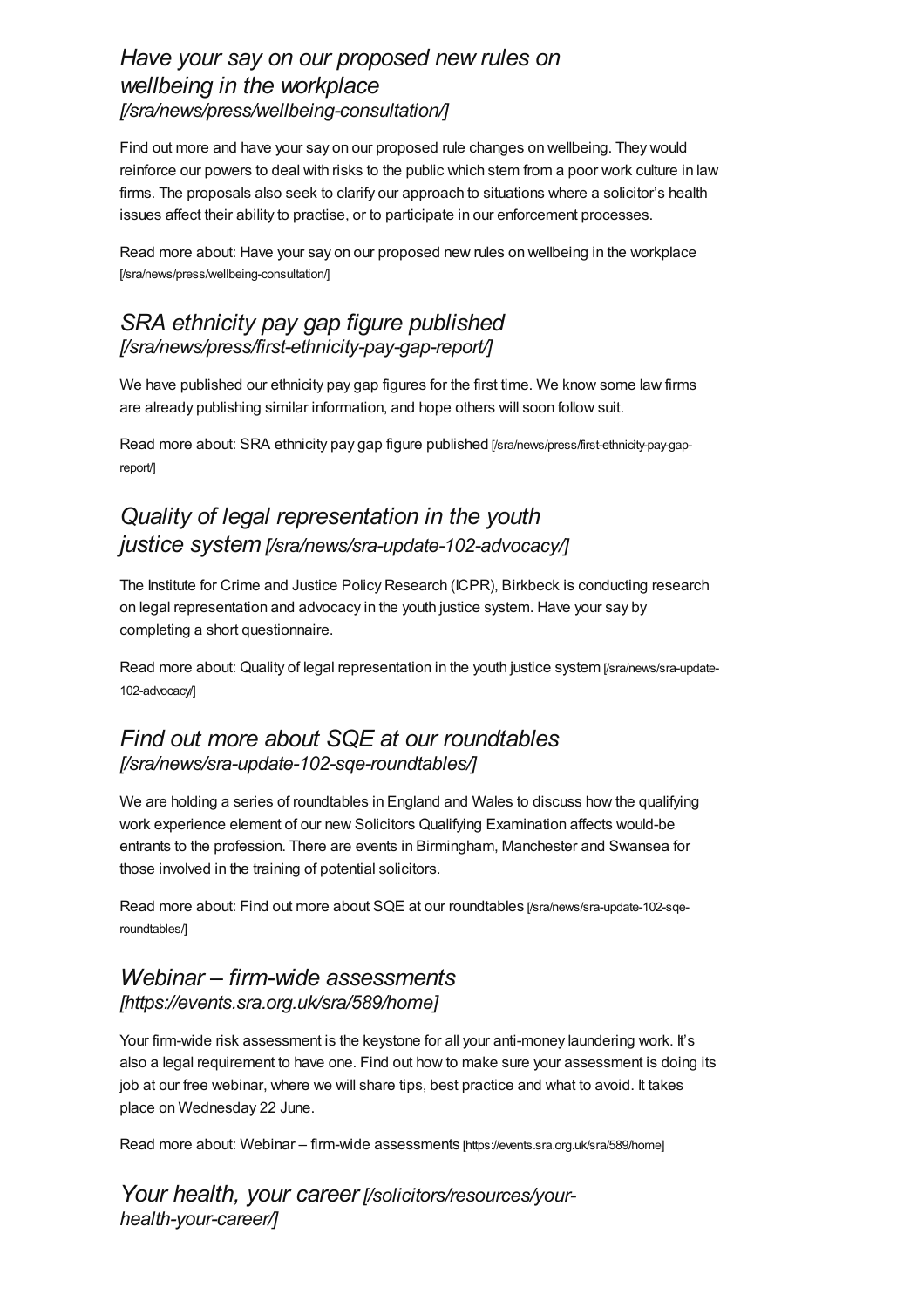Are you worried about your health affecting your work? Life as a solicitor can be challenging and the demands and pressures can easily build up. We can signpost you to sources of help and make adjustments for you if you are in difficulty.

Read more about: Your health, your career [\[/solicitors/resources/your-health-your-career/\]](https://www.sra.org.uk/solicitors/resources/your-health-your-career/)

<span id="page-3-0"></span>Welcome to the latest issue of SRA Update.

In this compliance edition, you can find out about our updates to guidance on client confidentiality and remind yourself of what's happening with leasehold property purchases as the Government introduces new rules. The situation in Ukraine continues to be a fast moving one – keep an eye on our dedicated resources to make sure you are up to speed with what you need to know and how to meet your obligations.

#### **Paul Philip**

Chief Executive

#### *Client confidentiality and the Legal Ombudsman [\[/solicitors/guidance/confidentiality-client-information/\]](https://www.sra.org.uk/solicitors/guidance/confidentiality-client-information/)*

We have updated our guidance on client confidentiality after the Legal Ombudsman found their investigations into poor service made by third parties were hampered by a lack of disclosure. Our guidance outlines how the Ombudsman can obtain information even if clients do not give consent.

Read more about: Client confidentiality and the Legal Ombudsman [\[/solicitors/guidance/confidentiality-client-information/\]](https://www.sra.org.uk/solicitors/guidance/confidentiality-client-information/)

# *Solicitors' duties in Advocates Graduated Fee Scheme matters [\[/sra/news/sra-update-102-bar-strike/\]](https://www.sra.org.uk/sra/news/sra-update-102-bar-strike/)*

Criminal Bar Association members voted to adopt no returns in relation to its Advocates Graduated Fee Scheme, as of 11 April. That means that in certain situations, your client risks being unrepresented at a hearing. You have certain duties if this happens to you and your client.

Read more about: Solicitors' duties in Advocates Graduated Fee Scheme matters [\[/sra/news/sra-update-102-bar-strike/\]](https://www.sra.org.uk/sra/news/sra-update-102-bar-strike/)

# *Working with clients affected by Russia/Ukraine conflict [\[/home/hot-topics/impacts-russia/\]](https://www.sra.org.uk/home/hot-topics/impacts-russia/)*

With new and updated sanctions continuing to be added against individuals and organisations linked to Russia, it is critical that you and your firm stay up-to-date with the latest measures being introduced. Visit our dedicated webpage to keep abreast of the latest guidance, particularly in relation to anti-money laundering, sanctions and conduct in litigation.

Read more about: Working with clients affected by [Russia/Ukraine](https://www.sra.org.uk/home/hot-topics/impacts-russia/) conflict [/home/hottopics/impacts-russia/]

#### *New rules around ground rent [\[/sra/news/sra-update-](https://www.sra.org.uk/sra/news/sra-update-102-ground-rent/)102-ground-rent/]*

The Leasehold Reform (Ground Rent) Act 2022 received Royal Assent in February and will come into effect at the end of June. You should be aware of the changes so that you can